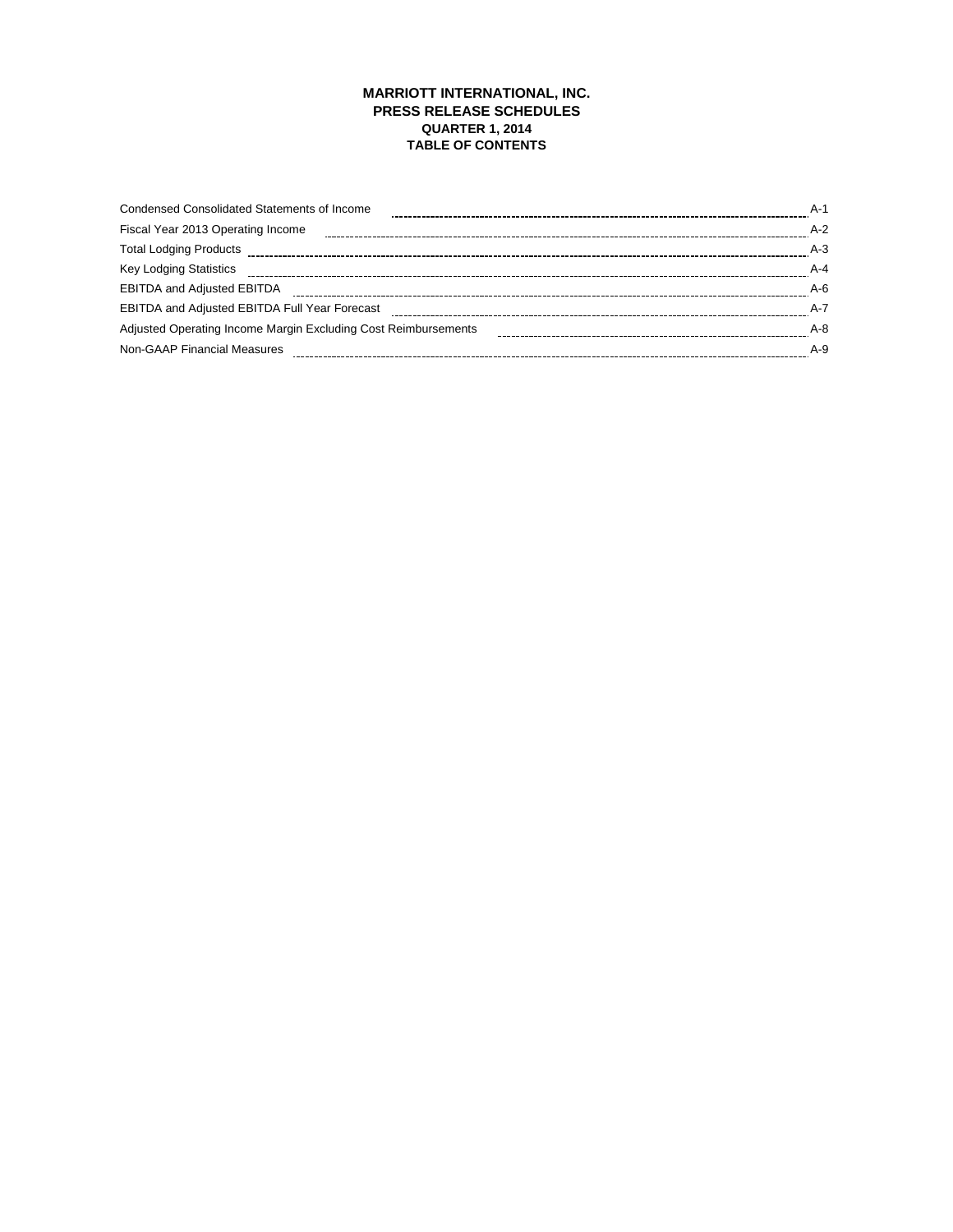## **MARRIOTT INTERNATIONAL, INC. CONDENSED CONSOLIDATED STATEMENTS OF INCOME FIRST QUARTER 2014 AND 2013**

(in millions except per share amounts, unaudited)

|                                                         | <b>Three Months Ended</b><br>March 31, 2014 | <b>Three Months Ended</b><br>March 31, 2013 | Percent<br>Better/<br>(Worse) |  |
|---------------------------------------------------------|---------------------------------------------|---------------------------------------------|-------------------------------|--|
| <b>REVENUES</b>                                         |                                             |                                             |                               |  |
| Base management fees                                    | \$<br>155                                   | \$<br>153                                   | 1                             |  |
| Franchise fees                                          | 163                                         | 151                                         | 8                             |  |
| Incentive management fees                               | 71                                          | 66                                          | 8                             |  |
| Owned, leased and other revenue <sup>2</sup>            | 234                                         | 224                                         | $\overline{4}$                |  |
| Cost reimbursements <sup>3</sup>                        | 2,670                                       | 2,548                                       | 5                             |  |
| <b>Total Revenues</b>                                   | 3,293                                       | 3,142                                       | 5                             |  |
| <b>OPERATING COSTS AND EXPENSES</b>                     |                                             |                                             |                               |  |
| Owned and leased - direct <sup>4</sup>                  | 185                                         | 179                                         | (3)                           |  |
| Reimbursed costs                                        | 2,670                                       | 2,548                                       | (5)                           |  |
| Depreciation and amortization <sup>5</sup>              | 36                                          | 25                                          | (44)                          |  |
| General, administrative and other <sup>6</sup>          | 148                                         | 164                                         | 10                            |  |
| <b>Total Expenses</b>                                   | 3,039                                       | 2,916                                       | (4)                           |  |
| <b>OPERATING INCOME</b>                                 | 254                                         | 226                                         | 12                            |  |
| Gains and other income <sup>7</sup>                     |                                             | 3                                           | (100)                         |  |
| Interest expense                                        | (30)                                        | (31)                                        | 3                             |  |
| Interest income                                         | 5                                           | 3                                           | 67                            |  |
| Equity in earnings <sup>8</sup>                         | $\overline{2}$                              |                                             |                               |  |
| <b>INCOME BEFORE INCOME TAXES</b>                       | 231                                         | 201                                         | 15                            |  |
| Provision for income taxes                              | (59)                                        | (65)                                        | 9                             |  |
| <b>NET INCOME</b>                                       | \$<br>172                                   | 136<br>\$                                   | 26                            |  |
| <b>EARNINGS PER SHARE - Basic</b><br>Earnings per share | 0.58<br>S                                   | 0.44<br>\$                                  | 32                            |  |
|                                                         |                                             |                                             |                               |  |
| <b>EARNINGS PER SHARE - Diluted</b>                     |                                             |                                             |                               |  |
| Earnings per share                                      | 0.57<br>\$                                  | 0.43<br>\$                                  | 33                            |  |
| <b>Basic Shares</b>                                     | 296.1                                       | 311.8                                       |                               |  |
| <b>Diluted Shares</b>                                   | 303.3                                       | 320.0                                       |                               |  |

#### \* Percent cannot be calculated.

 $1$   $-$  Prior year results reflect 93 days of activity from December 29, 2012 through March 31, 2013.

2 – *Owned, leased, and other revenue* includes revenue from the properties we own or lease, termination fees, branding fees, and other revenue.

<sup>3</sup> – Cost reimbursements include reimbursements from properties for Marriott-funded operating expenses.

4 – *Owned and leased - direct* expenses include operating expenses related to our owned or leased hotels, including lease payments and pre-opening expenses.

5 – *Depreciation and amortization* expense includes depreciation and amortization previously classified in owned, leased, and other expenses and general administrative, and other expenses.

- 6 *General, administrative and other* expenses include the overhead costs allocated to our segments, and our corporate overhead costs and and general expenses.
- <sup>7</sup> Gains and other income includes gains and losses on: the sale of real estate, note sales or repayments, the sale or other-than-temporary impairment of joint ventures and investments, debt extinguishments, and income from cost method joint ventures.<br>
Equity in extringe includes our equity in extringe or loose of unconcelidated equity method joint ventures.

8 – *Equity in earnings* includes our equity in earnings or losses of unconsolidated equity method joint ventures.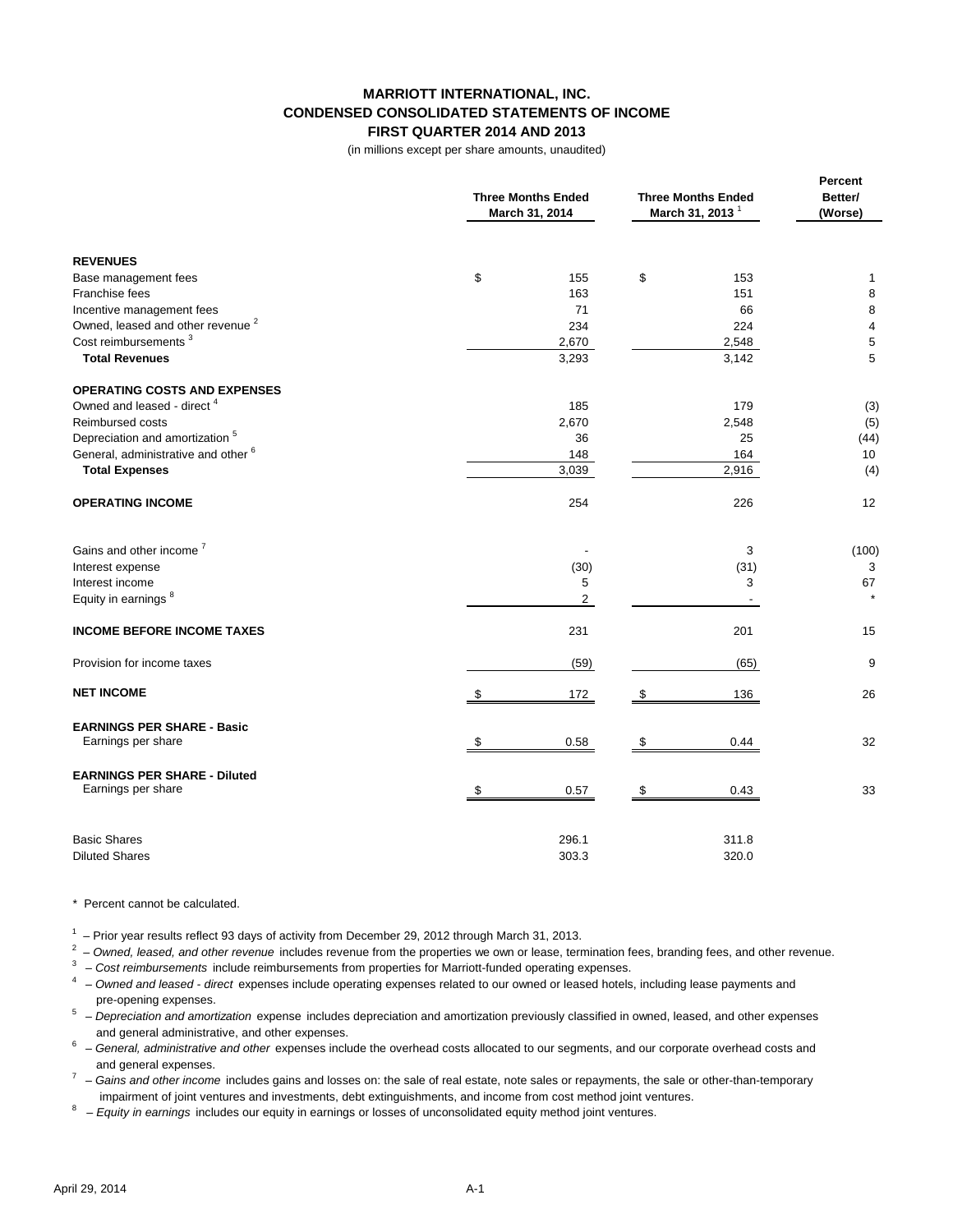# **MARRIOTT INTERNATIONAL, INC. FISCAL YEAR 2013 OPERATING INCOME**

(\$ in millions, unaudited)

|                                                |                  | Fiscal Year 2013                             |           |                          |                  |  |  |  |  |
|------------------------------------------------|------------------|----------------------------------------------|-----------|--------------------------|------------------|--|--|--|--|
|                                                | First<br>Quarter | <b>Third</b><br>Second<br>Quarter<br>Quarter |           | <b>Fourth</b><br>Quarter | <b>Full Year</b> |  |  |  |  |
| <b>REVENUES</b>                                |                  |                                              |           |                          |                  |  |  |  |  |
| Base management fees                           | \$<br>153        | \$<br>166                                    | \$<br>150 | \$<br>152                | \$<br>621        |  |  |  |  |
| Franchise fees                                 | 151              | 177                                          | 175       | 163                      | 666              |  |  |  |  |
| Incentive management fees                      | 66               | 64                                           | 53        | 73                       | 256              |  |  |  |  |
| Owned, leased, and other revenue <sup>1</sup>  | 224              | 246                                          | 220       | 260                      | 950              |  |  |  |  |
| Cost reimbursements <sup>2</sup>               | 2,548            | 2,610                                        | 2,562     | 2,571                    | 10,291           |  |  |  |  |
| <b>Total Revenues</b>                          | 3,142            | 3,263                                        | 3,160     | 3,219                    | 12,784           |  |  |  |  |
| <b>OPERATING COSTS AND EXPENSES</b>            |                  |                                              |           |                          |                  |  |  |  |  |
| Owned and leased - direct <sup>3</sup>         | 179              | 181                                          | 172       | 197                      | 729              |  |  |  |  |
| Reimbursed costs                               | 2,548            | 2,610                                        | 2,562     | 2,571                    | 10,291           |  |  |  |  |
| Depreciation and amortization <sup>4</sup>     | 25               | 33                                           | 34        | 35                       | 127              |  |  |  |  |
| General, administrative and other <sup>5</sup> | 164              | 160                                          | 147       | 178                      | 649              |  |  |  |  |
| <b>Total Expenses</b>                          | 2,916            | 2,984                                        | 2,915     | 2,981                    | 11,796           |  |  |  |  |
| <b>OPERATING INCOME</b>                        | 226<br>S         | 279                                          | \$<br>245 | 238<br>S                 | 988              |  |  |  |  |

1 – *Owned, leased, and other revenue* includes revenue from the properties we own or lease, termination fees, branding fees, and other revenue.

2 – *Cost reimbursements* include reimbursements from properties for Marriott-funded operating expenses.

3 – *Owned and leased - direct* expenses include operating expenses related to our owned or leased hotels, including lease payments and pre-opening expenses.

4 – *Depreciation and amortization* expense includes depreciation and amortization previously classified in owned, leased, and other expenses and general, administrative, and other expenses.

5 – *General, administrative and other* expenses include the overhead costs allocated to our segments, and our corporate overhead costs and general expenses.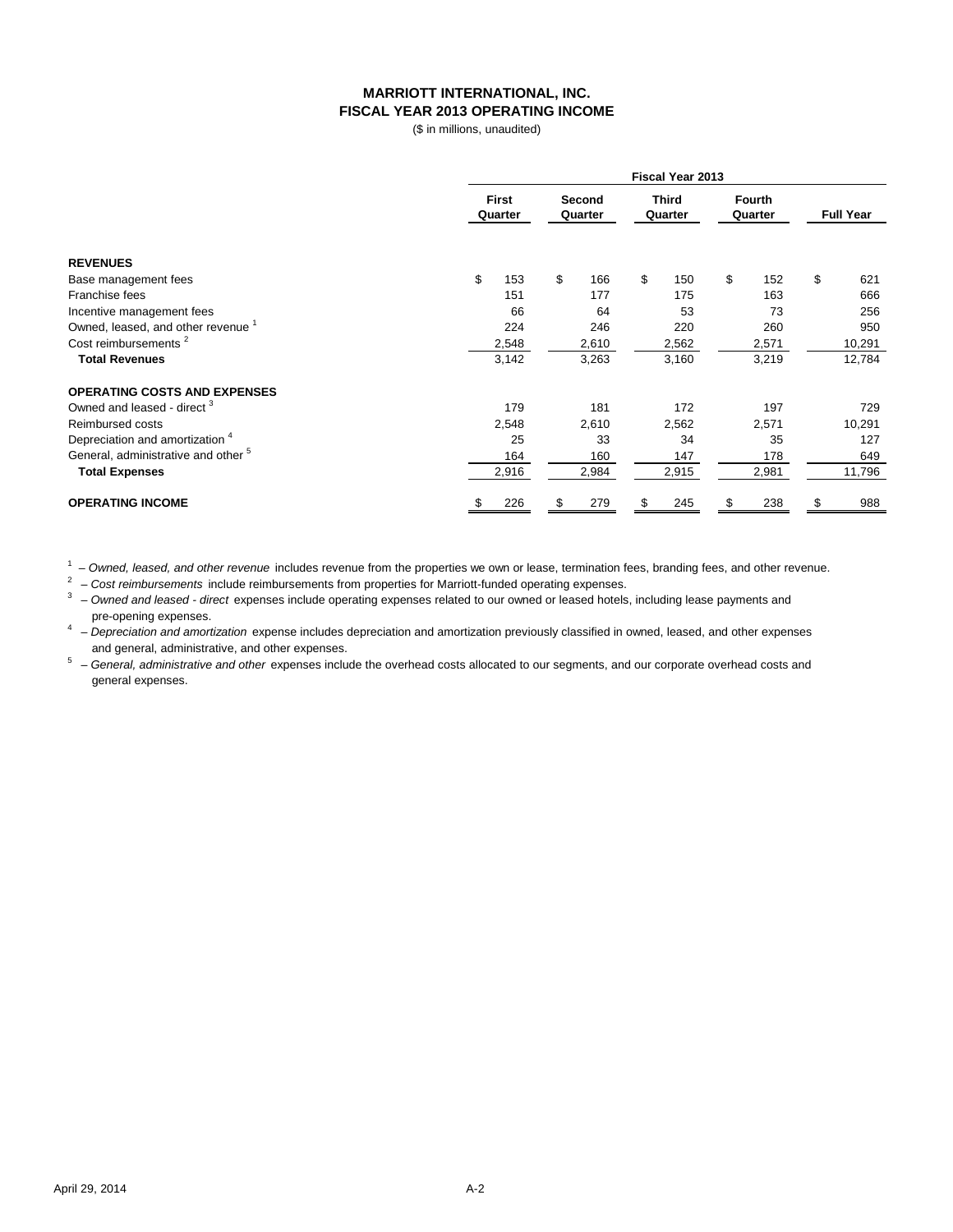# **MARRIOTT INTERNATIONAL, INC. TOTAL LODGING PRODUCTS**

|                                      |                   | <b>Number of Properties</b> |                       |                   | <b>Number of Rooms/Suites</b> |                       |  |  |
|--------------------------------------|-------------------|-----------------------------|-----------------------|-------------------|-------------------------------|-----------------------|--|--|
| <b>Brand</b>                         | March 31,<br>2014 | March 31,<br>2013           | vs. March 31,<br>2013 | March 31,<br>2014 | March 31,<br>2013             | vs. March 31.<br>2013 |  |  |
| <b>Domestic Full-Service</b>         |                   |                             |                       |                   |                               |                       |  |  |
| <b>Marriott Hotels</b>               | 344               | 348                         | (4)                   | 138,857           | 140,629                       | (1,772)               |  |  |
| Renaissance                          | 76                | 78                          | (2)                   | 27,189            | 28,209                        | (1,020)               |  |  |
| Autograph Collection                 | 34                | 26                          | 8                     | 8,842             | 6,910                         | 1,932                 |  |  |
| Gaylord Hotels                       | 5                 | 5                           | $\overline{a}$        | 8,098             | 8,098                         |                       |  |  |
| The Ritz-Carlton                     | 37                | 38                          | (1)                   | 11,040            | 11,357                        | (317)                 |  |  |
| The Ritz-Carlton Residential         | 30                | 30                          | $\overline{a}$        | 3,598             | 3,598                         |                       |  |  |
| <b>Domestic Limited-Service</b>      |                   |                             |                       |                   |                               |                       |  |  |
| Courtyard                            | 837               | 820                         | 17                    | 118,118           | 115,095                       | 3,023                 |  |  |
| Fairfield Inn & Suites               | 695               | 679                         | 16                    | 63,219            | 61,666                        | 1,553                 |  |  |
| SpringHill Suites                    | 310               | 297                         | 13                    | 36,434            | 34,844                        | 1,590                 |  |  |
| Residence Inn                        | 626               | 607                         | 19                    | 75,634            | 73,249                        | 2,385                 |  |  |
| <b>TownePlace Suites</b>             | 222               | 212                         | 10                    | 22,087            | 21,118                        | 969                   |  |  |
| International                        |                   |                             |                       |                   |                               |                       |  |  |
| <b>Marriott Hotels</b>               | 220               | 210                         | 10                    | 67,613            | 64,392                        | 3,221                 |  |  |
| Renaissance                          | 78                | 75                          | 3                     | 24,809            | 24,400                        | 409                   |  |  |
| Autograph Collection <sup>1</sup>    | 26                | 15                          | 11                    | 3,475             | 1,571                         | 1,904                 |  |  |
| Courtyard                            | 119               | 114                         | 5                     | 23,198            | 22,244                        | 954                   |  |  |
| Fairfield Inn & Suites               | 17                | 13                          | 4                     | 2,092             | 1,568                         | 524                   |  |  |
| SpringHill Suites                    | $\overline{2}$    | $\overline{2}$              |                       | 299               | 299                           |                       |  |  |
| Residence Inn                        | 24                | 23                          | $\mathbf{1}$          | 3,349             | 3,229                         | 120                   |  |  |
| <b>TownePlace Suites</b>             | $\overline{2}$    | $\overline{2}$              |                       | 278               | 278                           |                       |  |  |
| <b>Marriott Executive Apartments</b> | 28                | 26                          | $\overline{2}$        | 4,423             | 4,140                         | 283                   |  |  |
| The Ritz-Carlton                     | 47                | 43                          | 4                     | 13,777            | 13,120                        | 657                   |  |  |
| The Ritz-Carlton Residential         | 10                | 7                           | 3                     | 630               | 469                           | 161                   |  |  |
| The Ritz-Carlton Serviced Apartments | 4                 | $\overline{4}$              |                       | 579               | 579                           |                       |  |  |
| <b>Bulgari Hotels &amp; Resorts</b>  | 3                 | 3                           |                       | 202               | 202                           |                       |  |  |
| <b>EDITION</b>                       | $\overline{2}$    | $\mathbf{1}$                | $\mathbf{1}$          | 251               | 78                            | 173                   |  |  |
| AC Hotels by Marriott <sup>1</sup>   | 74                | 79                          | (5)                   | 8,329             | 8,819                         | (490)                 |  |  |
| Timeshare <sup>2</sup>               | 62                | 65                          | (3)                   | 12,901            | 13,002                        | (101)                 |  |  |
| <b>Total</b>                         | 3,934             | 3,822                       | 112                   | 679,321           | 663,163                       | 16,158                |  |  |

 that hold management agreements and also provide services to franchised properties. <sup>1</sup> All AC Hotels by Marriott properties and five Autograph Collection properties included in this table are operated by unconsolidated joint ventures

<sup>2</sup> Timeshare unit and room counts are as of March 28, 2014 and March 22, 2013, the end of Marriott Vacation Worldwide's first quarter for 2014 and 2013, respectively.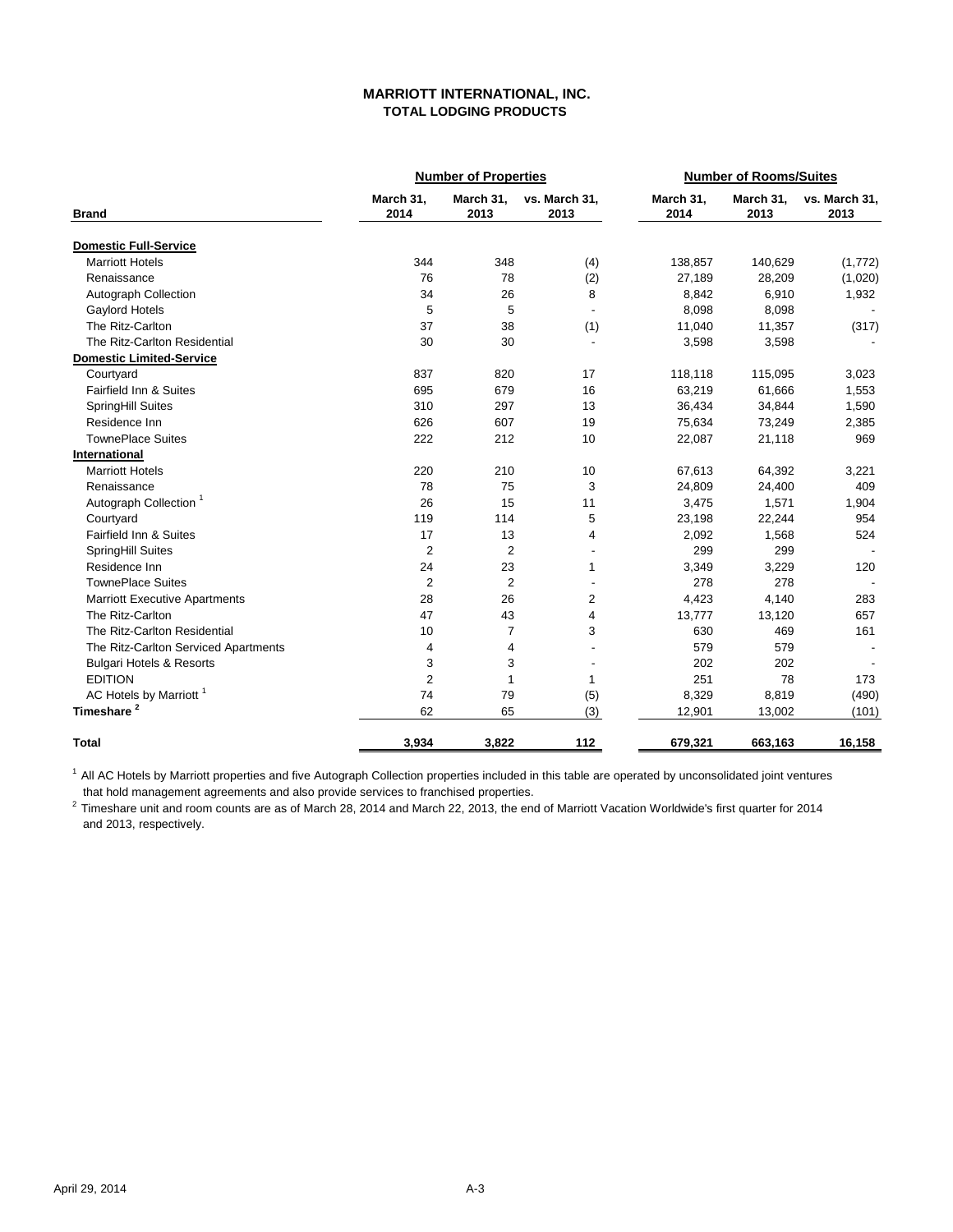# **MARRIOTT INTERNATIONAL, INC. KEY LODGING STATISTICS Constant \$**

### **Comparable Company-Operated International Properties1**

|                                  |          | Three Months Ended March 31, 2014 and March 31, 2013 |       |      |          |                           |          |  |  |
|----------------------------------|----------|------------------------------------------------------|-------|------|----------|---------------------------|----------|--|--|
| Region                           |          | <b>REVPAR</b>                                        |       |      |          | <b>Average Daily Rate</b> |          |  |  |
|                                  | 2014     | vs. 2013                                             | 2014  |      | vs. 2013 | 2014                      | vs. 2013 |  |  |
| Caribbean & Latin America        | \$230.36 | 11.0%                                                | 77.7% | 2.5% | pts.     | \$296.31                  | 7.5%     |  |  |
| Europe                           | \$115.08 | 2.6%                                                 | 63.4% | 1.4% | pts.     | \$181.47                  | 0.3%     |  |  |
| Middle East & Africa             | \$120.44 | $-0.6%$                                              | 59.6% | 0.0% | pts.     | \$202.06                  | $-0.6%$  |  |  |
| Asia Pacific                     | \$128.90 | 6.3%                                                 | 70.8% | 2.2% | pts.     | \$182.05                  | 2.9%     |  |  |
| Total International <sup>2</sup> | \$136.07 | 5.3%                                                 | 67.7% | 1.7% | pts.     | \$200.98                  | 2.7%     |  |  |
| Worldwide <sup>3</sup>           | \$126.61 | 5.8%                                                 | 70.1% | 2.0% | pts.     | \$180.57                  | 2.7%     |  |  |

#### **Comparable Systemwide International Properties1**

| Region                           |          | Three Months Ended March 31, 2014 and March 31, 2013 |       |           |                           |          |          |  |  |  |
|----------------------------------|----------|------------------------------------------------------|-------|-----------|---------------------------|----------|----------|--|--|--|
|                                  |          | <b>REVPAR</b>                                        |       | Occupancy | <b>Average Daily Rate</b> |          |          |  |  |  |
|                                  | 2014     | vs. 2013                                             | 2014  | vs. 2013  |                           | 2014     | vs. 2013 |  |  |  |
| Caribbean & Latin America        | \$181.37 | 9.9%                                                 | 73.1% | 2.5%      | pts.                      | \$248.27 | 6.2%     |  |  |  |
| Europe                           | \$107.97 | 3.6%                                                 | 61.6% | 1.7%      | pts.                      | \$175.22 | 0.8%     |  |  |  |
| Middle East & Africa             | \$118.65 | 0.4%                                                 | 60.5% | 0.5%      | pts.                      | \$196.10 | $-0.5%$  |  |  |  |
| Asia Pacific                     | \$128.17 | 6.4%                                                 | 71.2% | 2.2%      | pts.                      | \$179.96 | 3.1%     |  |  |  |
| Total International <sup>4</sup> | \$128.07 | 5.7%                                                 | 66.6% | 1.9%      | pts.                      | \$192.16 | 2.7%     |  |  |  |
| Worldwide <sup>3</sup>           | \$103.72 | 6.2%                                                 | 69.1% | 1.9%      | pts.                      | \$150.02 | 3.2%     |  |  |  |

<sup>1</sup> Statistics are in constant dollars. International includes properties located outside the United States and Canada,

except for Worldwide which includes the United States.

2 Includes Marriott Hotels, Renaissance, Autograph Collection, The Ritz-Carlton, Bulgari, Residence Inn, and Courtyard properties.

<sup>3</sup> Includes Marriott Hotels, Renaissance, Autograph Collection, Gaylord Hotels, The Ritz-Carlton, Bulgari, Residence Inn,

Courtyard, Fairfield Inn & Suites, TownePlace Suites, and SpringHill Suites properties.

4 Includes Marriott Hotels, Renaissance, Autograph Collection, The Ritz-Carlton, Bulgari, Residence Inn, Courtyard, and Fairfield Inn & Suites properties.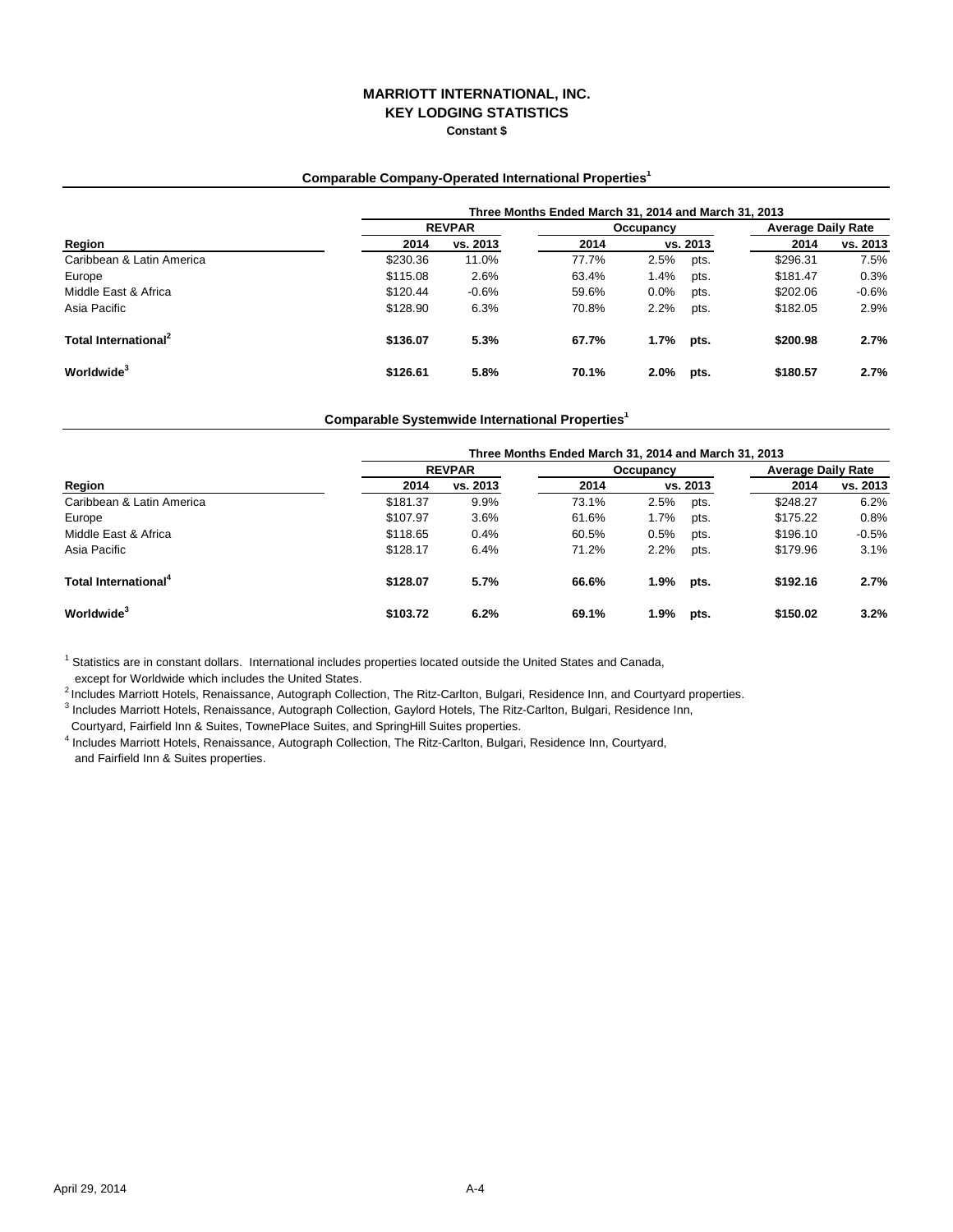# **MARRIOTT INTERNATIONAL, INC. KEY LODGING STATISTICS**

## **Comparable Company-Operated North American Properties1**

|                                                       | Three Months Ended March 31, 2014 and March 31, 2013 |               |       |           |          |                           |          |  |
|-------------------------------------------------------|------------------------------------------------------|---------------|-------|-----------|----------|---------------------------|----------|--|
|                                                       |                                                      | <b>REVPAR</b> |       | Occupancy |          | <b>Average Daily Rate</b> |          |  |
| <b>Brand</b>                                          | 2014                                                 | vs. 2013      | 2014  |           | vs. 2013 | 2014                      | vs. 2013 |  |
| <b>Marriott Hotels</b>                                | \$136.07                                             | 5.5%          | 73.1% | 1.7%      | pts.     | \$186.20                  | 3.0%     |  |
| Renaissance                                           | \$122.63                                             | 3.8%          | 71.1% | 1.5%      | pts.     | \$172.46                  | 1.5%     |  |
| The Ritz-Carlton                                      | \$252.58                                             | 5.2%          | 72.5% | 1.0%      | pts.     | \$348.56                  | 3.7%     |  |
| Composite North American Full-Service <sup>2</sup>    | \$144.87                                             | 5.3%          | 72.5% | 1.7%      | pts.     | \$199.70                  | 2.8%     |  |
| Courtyard                                             | \$84.77                                              | 8.6%          | 66.5% | 2.9%      | pts.     | \$127.44                  | 3.8%     |  |
| <b>SpringHill Suites</b>                              | \$79.03                                              | 3.4%          | 69.6% | 1.4%      | pts.     | \$113.49                  | 1.4%     |  |
| Residence Inn                                         | \$97.75                                              | 6.2%          | 75.3% | 3.0%      | pts.     | \$129.90                  | 2.0%     |  |
| <b>TownePlace Suites</b>                              | \$65.23                                              | 15.8%         | 68.9% | 7.1%      | pts.     | \$94.64                   | 3.9%     |  |
| Composite North American Limited-Service <sup>3</sup> | \$87.23                                              | 7.7%          | 69.2% | 2.9%      | pts.     | \$126.04                  | 3.2%     |  |
| Composite - All <sup>4</sup>                          | \$122.23                                             | 6.0%          | 71.2% | 2.2%      | pts.     | \$171.58                  | 2.7%     |  |

**Comparable Systemwide North American Properties1**

|                                                       | Three Months Ended March 31, 2014 and March 31, 2013 |               |       |           |          |                           |          |  |  |
|-------------------------------------------------------|------------------------------------------------------|---------------|-------|-----------|----------|---------------------------|----------|--|--|
| <b>Brand</b>                                          |                                                      | <b>REVPAR</b> |       | Occupancy |          | <b>Average Daily Rate</b> |          |  |  |
|                                                       | 2014                                                 | vs. 2013      | 2014  |           | vs. 2013 | 2014                      | vs. 2013 |  |  |
| <b>Marriott Hotels</b>                                | \$120.80                                             | 6.3%          | 70.5% | 1.9%      | pts.     | \$171.30                  | 3.5%     |  |  |
| Renaissance                                           | \$110.37                                             | 5.9%          | 69.9% | 2.2%      | pts.     | \$157.92                  | 2.6%     |  |  |
| Autograph Collection                                  | \$174.82                                             | 13.0%         | 75.8% | 1.5%      | pts.     | \$230.70                  | 10.7%    |  |  |
| The Ritz-Carlton                                      | \$252.58                                             | 5.2%          | 72.5% | 1.0%      | pts.     | \$348.56                  | 3.7%     |  |  |
| Composite North American Full-Service <sup>5</sup>    | \$128.88                                             | 6.5%          | 70.7% | 1.9%      | pts.     | \$182.24                  | 3.6%     |  |  |
| Courtvard                                             | \$84.74                                              | 6.4%          | 67.2% | 1.7%      | pts.     | \$126.17                  | 3.8%     |  |  |
| Fairfield Inn & Suites                                | \$62.82                                              | 5.2%          | 63.7% | 1.4%      | pts.     | \$98.56                   | 2.9%     |  |  |
| SpringHill Suites                                     | \$77.02                                              | 7.1%          | 70.3% | 2.8%      | pts.     | \$109.52                  | 2.9%     |  |  |
| Residence Inn                                         | \$94.97                                              | 5.7%          | 75.4% | 2.1%      | pts.     | \$126.03                  | 2.8%     |  |  |
| <b>TownePlace Suites</b>                              | \$66.75                                              | 8.2%          | 70.5% | 3.7%      | pts.     | \$94.73                   | 2.6%     |  |  |
| Composite North American Limited-Service <sup>3</sup> | \$80.62                                              | 6.2%          | 69.0% | 2.0%      | pts.     | \$116.82                  | 3.1%     |  |  |
| Composite - All <sup>6</sup>                          | \$98.67                                              | 6.3%          | 69.6% | 2.0%      | pts.     | \$141.66                  | 3.3%     |  |  |

<sup>1</sup> Statistics include properties located in the United States.

2 Includes Marriott Hotels, Renaissance, Gaylord Hotels, and The Ritz-Carlton properties.

<sup>3</sup> Includes Residence Inn, Courtyard, Fairfield Inn & Suites, TownePlace Suites, and SpringHill Suites properties.

4 Includes Marriott Hotels, Renaissance, Gaylord Hotels, The Ritz-Carlton, Residence Inn, Courtyard,

Fairfield Inn & Suites, TownePlace Suites, and SpringHill Suites properties.

5 Includes Marriott Hotels, Renaissance, Gaylord Hotels, Autograph Collection, and The Ritz-Carlton properties.

6 Includes Marriott Hotels, Renaissance, Gaylord Hotels, Autograph Collection, The Ritz-Carlton, Residence Inn,

Courtyard, Fairfield Inn & Suites, TownePlace Suites, and SpringHill Suites properties.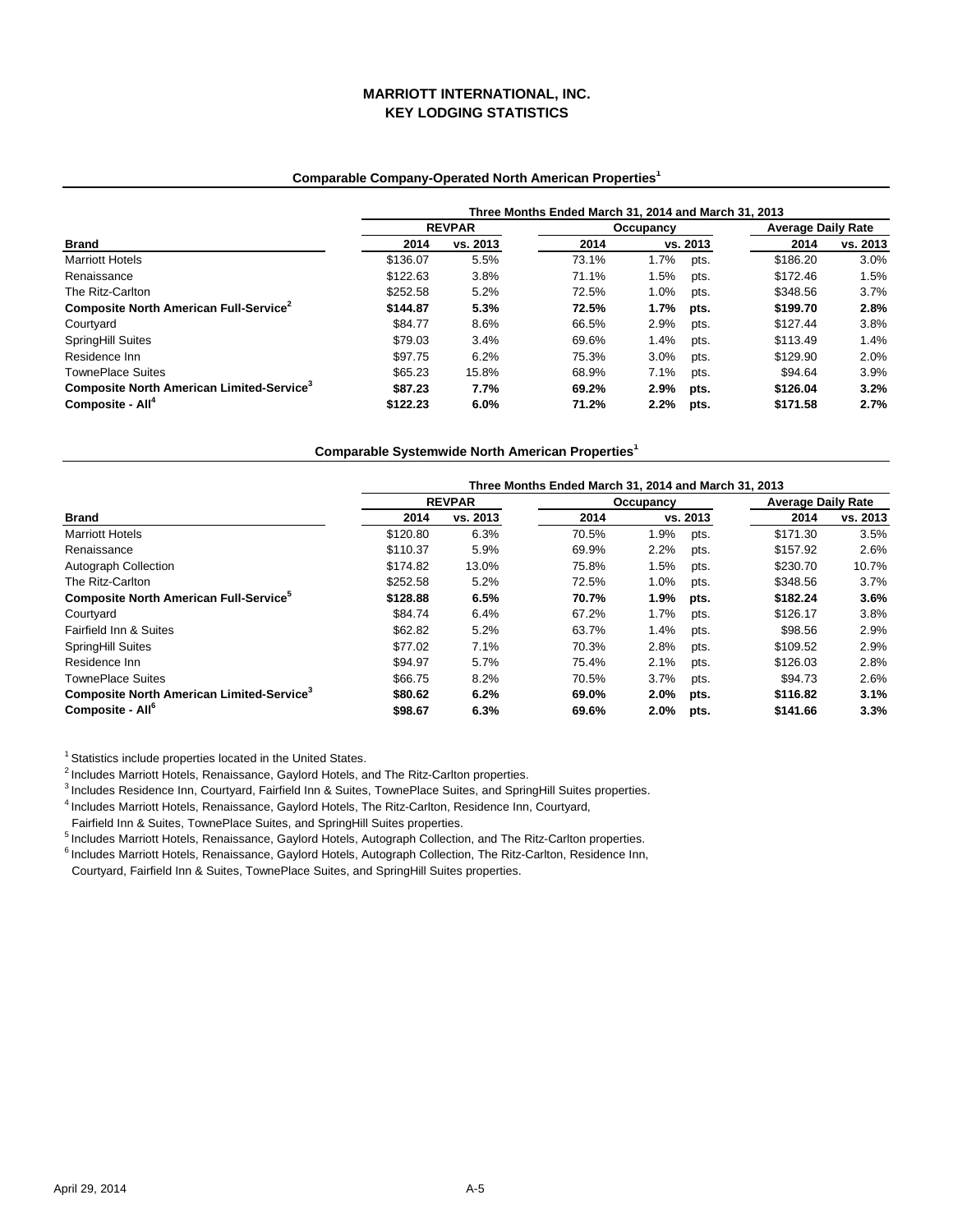## **MARRIOTT INTERNATIONAL, INC. NON-GAAP FINANCIAL MEASURES EBITDA AND ADJUSTED EBITDA**

(\$ in millions)

|                                                                  | <b>Fiscal Year</b><br>2014 |
|------------------------------------------------------------------|----------------------------|
|                                                                  | <b>First</b><br>Quarter    |
| Net Income                                                       | \$<br>172                  |
| Interest expense                                                 | 30                         |
| Tax provision                                                    | 59                         |
| Depreciation and amortization                                    | 36                         |
| Depreciation classified in Reimbursed costs                      | 12                         |
| Interest expense from unconsolidated joint ventures              |                            |
| Depreciation and amortization from unconsolidated joint ventures | 4                          |
| <b>EBITDA**</b>                                                  | 314                        |
| Share-based compensation (including share-based compensation     |                            |
| reimbursed by third-party owners)                                | 25                         |
| <b>Adjusted EBITDA **</b>                                        | \$<br>339                  |

**Increase over 2013 First Quarter Adjusted EBITDA \*\* 12%**

|                                                                  | <b>Fiscal Year 2013</b> |                         |    |                   |    |                         |    |                          |    |       |
|------------------------------------------------------------------|-------------------------|-------------------------|----|-------------------|----|-------------------------|----|--------------------------|----|-------|
|                                                                  |                         | <b>First</b><br>Quarter |    | Second<br>Quarter |    | <b>Third</b><br>Quarter |    | <b>Fourth</b><br>Quarter |    | Total |
| Net Income                                                       | \$                      | 136                     | \$ | 179               | \$ | 160                     | \$ | 151                      | \$ | 626   |
| Interest expense                                                 |                         | 31                      |    | 29                |    | 28                      |    | 32                       |    | 120   |
| Tax provision                                                    |                         | 65                      |    | 84                |    | 63                      |    | 59                       |    | 271   |
| Depreciation and amortization                                    |                         | 25                      |    | 33                |    | 34                      |    | 35                       |    | 127   |
| Depreciation classified in Reimbursed costs                      |                         | 12                      |    | 12                |    | 12                      |    | 12                       |    | 48    |
| Interest expense from unconsolidated joint ventures              |                         |                         |    |                   |    |                         |    |                          |    | 4     |
| Depreciation and amortization from unconsolidated joint ventures |                         | З                       |    |                   |    |                         |    |                          |    | 13    |
| <b>EBITDA**</b>                                                  |                         | 273                     |    | 341               |    | 301                     |    | 294                      |    | 1,209 |
| Share-based compensation (including share-based compensation     |                         |                         |    |                   |    |                         |    |                          |    |       |
| reimbursed by third-party owners)                                |                         | 30                      |    | 31                |    | 28                      |    | 27                       |    | 116   |
| <b>Adjusted EBITDA **</b>                                        |                         | 303                     |    | 372               |    | 329                     |    | 321                      |    | 1,325 |

\*\* Denotes non-GAAP financial measures. Please see page A-9 for information about our reasons for providing these alternative financial measures and the limitations on their use.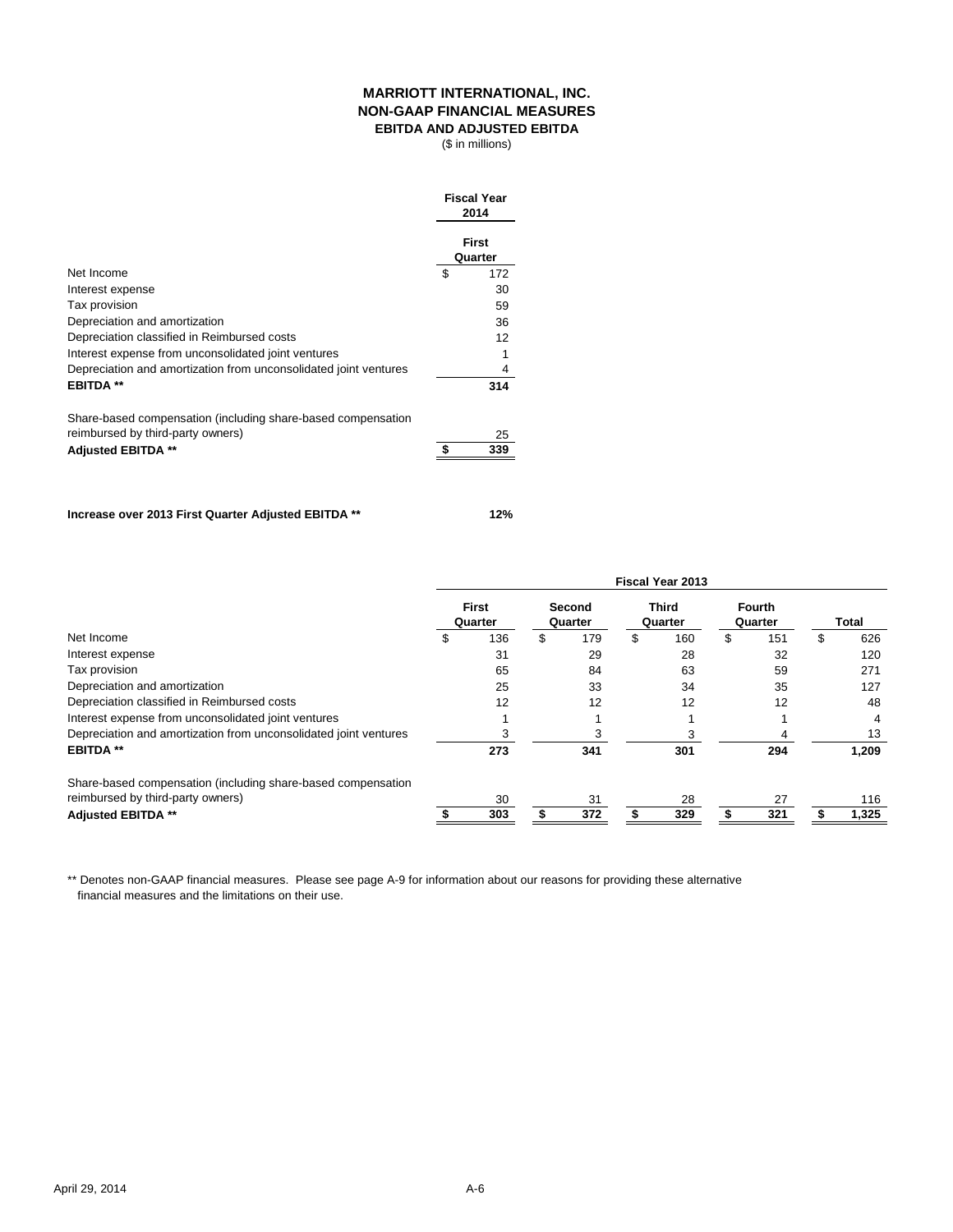## **MARRIOTT INTERNATIONAL, INC. NON-GAAP FINANCIAL MEASURES FULL YEAR EBITDA AND ADJUSTED EBITDA FORECASTED 2014**

(\$ in millions)

 $\overline{a}$ 

|                                                                         | Range                   |       |                |       |                    |                |
|-------------------------------------------------------------------------|-------------------------|-------|----------------|-------|--------------------|----------------|
|                                                                         | <b>Estimated EBITDA</b> |       |                |       | <b>As Reported</b> |                |
|                                                                         |                         |       | Full Year 2014 |       |                    | Full Year 2013 |
| Net Income                                                              | \$                      | 703   | \$             | 745   | \$                 | 626            |
| Interest expense                                                        |                         | 120   |                | 120   |                    | 120            |
| Tax provision                                                           |                         | 307   |                | 325   |                    | 271            |
| Depreciation and amortization                                           |                         | 130   |                | 130   |                    | 127            |
| Depreciation classified in Reimbursed costs                             |                         | 50    |                | 50    |                    | 48             |
| Interest expense from unconsolidated joint ventures                     |                         | 5     |                | 5     |                    | 4              |
| Depreciation and amortization from unconsolidated joint ventures        |                         | 15    |                | 15    |                    | 13             |
| <b>EBITDA **</b>                                                        |                         | 1,330 |                | 1,390 |                    | 1,209          |
| Share-based compensation (including share-based compensation reimbursed |                         |       |                |       |                    |                |
| by third-party owners)                                                  |                         | 110   |                | 110   |                    | 116            |
| <b>Adjusted EBITDA **</b>                                               |                         | 1,440 |                | 1,500 |                    | 1,325          |
| Increase over 2013 Adjusted EBITDA **                                   |                         | 9%    |                | 13%   |                    |                |

\*\* Denotes non-GAAP financial measures. See page A-9 for information

about our reasons for providing these alternative financial measures and the limitations on their use.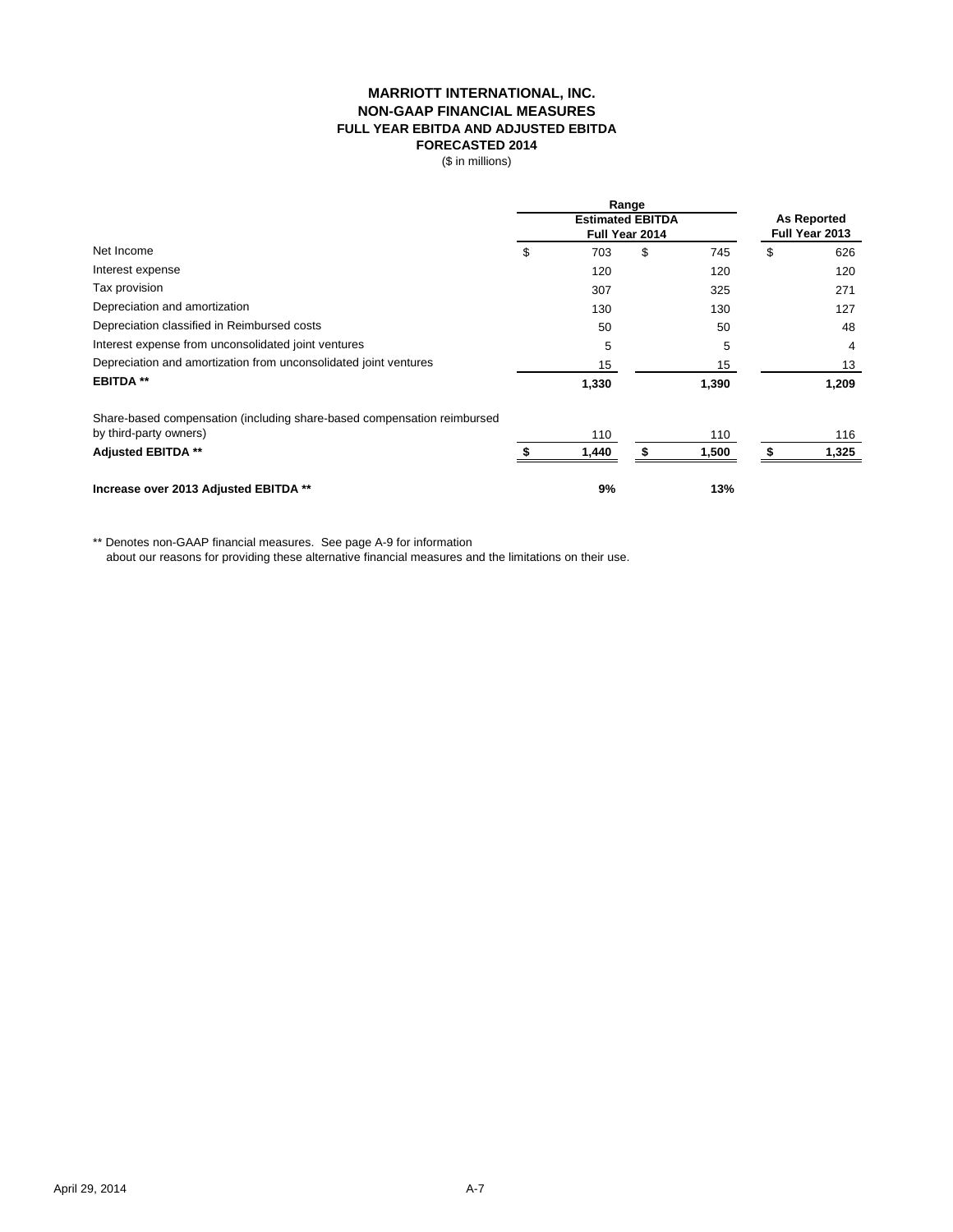## **MARRIOTT INTERNATIONAL, INC. NON-GAAP FINANCIAL MEASURES ADJUSTED OPERATING INCOME MARGIN EXCLUDING COST REIMBURSEMENTS FIRST QUARTER 2014 AND 2013**

(\$ in millions)

| <b>OPERATING INCOME MARGIN</b>                            | First<br>Quarter<br>2014 |   |         |
|-----------------------------------------------------------|--------------------------|---|---------|
| <b>Operating Income</b>                                   | 254                      |   | 226     |
| Total revenues as reported                                | \$<br>3.293              | S | 3,142   |
| Less: cost reimbursements                                 | (2,670)                  |   | (2,548) |
| Total revenues excluding cost reimbursements **           | 623                      |   | 594     |
| Operating income margin, excluding cost reimbursements ** | 41%                      |   | 38%     |

| <b>ADJUSTED OPERATING INCOME MARGIN</b>                            |   | <b>First</b><br>Quarter<br>2014 |   | <b>First</b><br>Quarter<br>2013 |  |
|--------------------------------------------------------------------|---|---------------------------------|---|---------------------------------|--|
| Operating Income                                                   | S | 254                             | S | 226                             |  |
| Add: EDITION impairment charge                                     |   | 10                              |   |                                 |  |
| Less: estimated calendar impact of additional three days           |   |                                 |   | (5)                             |  |
| Operating income, as adjusted **                                   |   | 264                             | S | 221                             |  |
| Adjusted operating income increase over prior year **              |   | 19%                             |   |                                 |  |
| Adjusted operating income margin, excluding cost reimbursements ** |   | 42%                             |   |                                 |  |

\*\* Denotes non-GAAP financial measures. See page A-9 for information

about our reasons for providing these alternative financial measures and the limitations on their use.